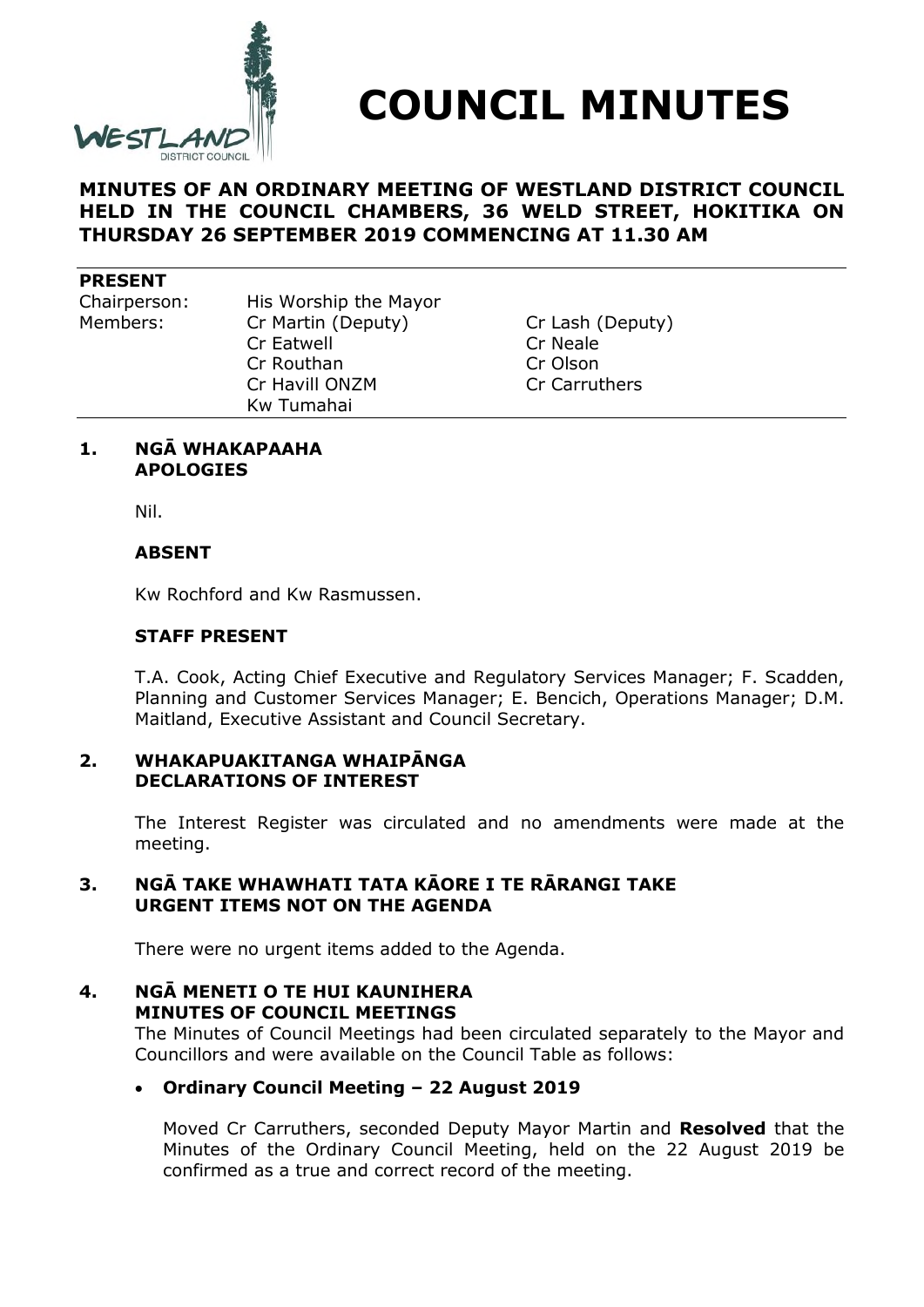## **Extraordinary Council Meeting – 22 August 2019**

Moved Deputy Mayor Lash, seconded Cr Olson and **Resolved** that the Minutes of the Extraordinary Council Meeting, held on the 22 August 2019 be confirmed as a true and correct record of the meeting.

*The following items were taken out of order to the Agenda papers:*

# **6. ACTION LIST**

The Acting Chief Executive spoke to the Action List and provided the following updates:

## **Responsible Camping Areas**

- Report to **Council as part of this agenda.**
- **Speed Limits**
	- Report to Council as part of this agenda.
- **Transfer of Pensioner Housing to Destination Westland**
	- Initial discussions have been held with Destination Westland. The next steps are to be determined.
- **Climate Change**
	- Item concluded.
- **Fox Landfill**
	- Tenders for Fox River Landfill Rock Protection Work close on Friday 27 September 2019.
- **Whataroa Water Supply**
	- Deputy Mayor Lash thanked the Operations Manager for his communication to the Whataroa community regarding the Whataroa Water Supply.

Moved Deputy Mayor Lash, seconded Cr Neale and **Resolved** that the updated Action List be received.

### **7. PŪRONGO KAIMAHI STAFF REPORTS**

### **Review of Speed Limits Bylaw**

The Transportation Manager spoke to this item and advised that the purpose of the report is to seek Council approval to carry out a formal review of the speed limits set within the Westland District roading network in order to update the schedules within the current Bylaw. Full public consultation would be undertaken on the speed limit review and would include roadshows.

Item 5.3 of the Council Report advised that public consultation would be extended over 3 months (November 2019, December 2019, January 2020) with October 2019 utilised for preparation of the full consultation documentation, February 2020 for hearing of any submissions and final ratification of any changes in March 2020.

Moved Cr Neale, seconded Cr Havill and **Resolved** that Council agrees to carry out a formal review on speed limits within the Westland District road network. This will involve full formal public consultation (in accordance with the timelines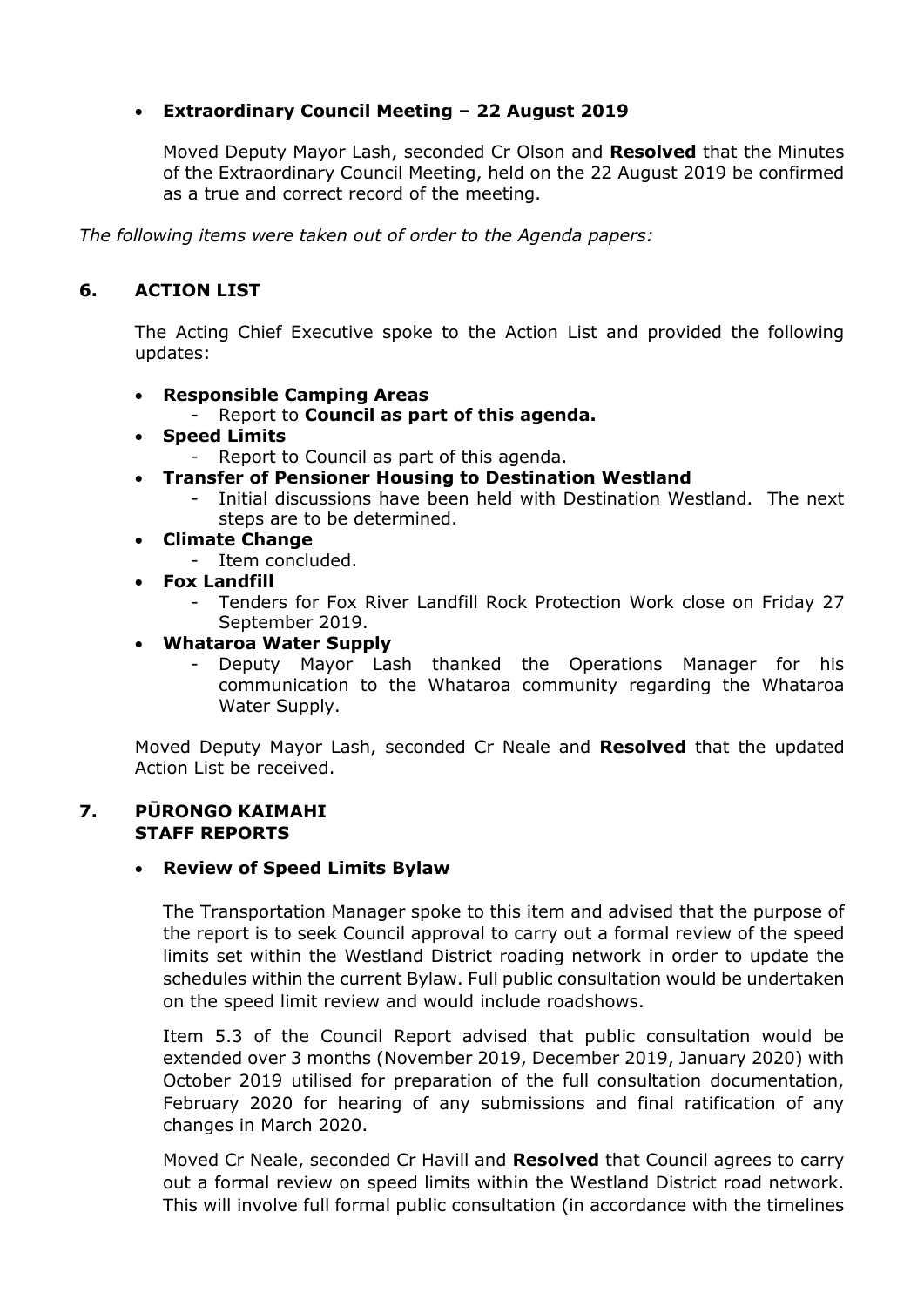set in item 5.3 of the Report to Council) and the receipt and hearing of submissions prior to formally adopting any speed limit changes into the revised bylaw.

## **Sunset Point - Hardfill Site**

The Operations Manager spoke to the report to Council with regard to Sunset Point fill activities. Earthworks to level and fill the surface of a section of Sunset Point had been undertaken since September 2018 and included filling a surface area of  $2,800$  m<sup>2</sup> with 5,635 cubic metres of cleanfill.

Golders Associates had been engaged to undertake some soil sampling of affected areas and one sample showed a negligible presence of asbestos and heavy metals, slightly above background measurement limits. The report from Golders Associates had been submitted to the West Coast Regional Council for discussion and review.

Moved Cr Havill, seconded Cr Olson and **Resolved** that Council receive this report as an informational update on the situation, with a subsequent update to be expected once West Coast Regional Council has had time to consider the information they have received.

### **Sunset Point – Project Update**

The Property and Special Projects Supervisor advised that the purpose of the report is to provide an update on the Sunset Point project. Council had proceeded with increasing rock protection works, raising the level of Sunset Point and accepted donated fill to elevate the base levels. The works to date and design developments had been outlined in the Report to Council.

Deputy Mayor Lash queried if Sunset Point and the Waterfront Development are in the Council's Long Term Plan.

Moved Cr Neale, seconded Deputy Mayor Lash and **Resolved** that the report from the Property and Special Projects Supervisor be received.

### **Projects and Carry-Forwards to 2019-20**

The Financial Reporting and Budgeting Accountant advised that the purpose of the report is to seek Council approval for:

- The carry-forward of funding for projects that were scheduled from previous financial years, but were not completed by 30 June 2019.
- Council approval for the future allocation of funds that were generated for specific purposes and were in surplus as at 30 June 2019.

There was a request that a completion timeline be added to the projects listing for future Reports to Council.

Moved Cr Olson, seconded Cr Eatwell and **Resolved** that Council approves the carry forward to 2019-20 of funds totalling \$4,941,079 for the projects itemised in **Appendix 1** as attached to the Agenda.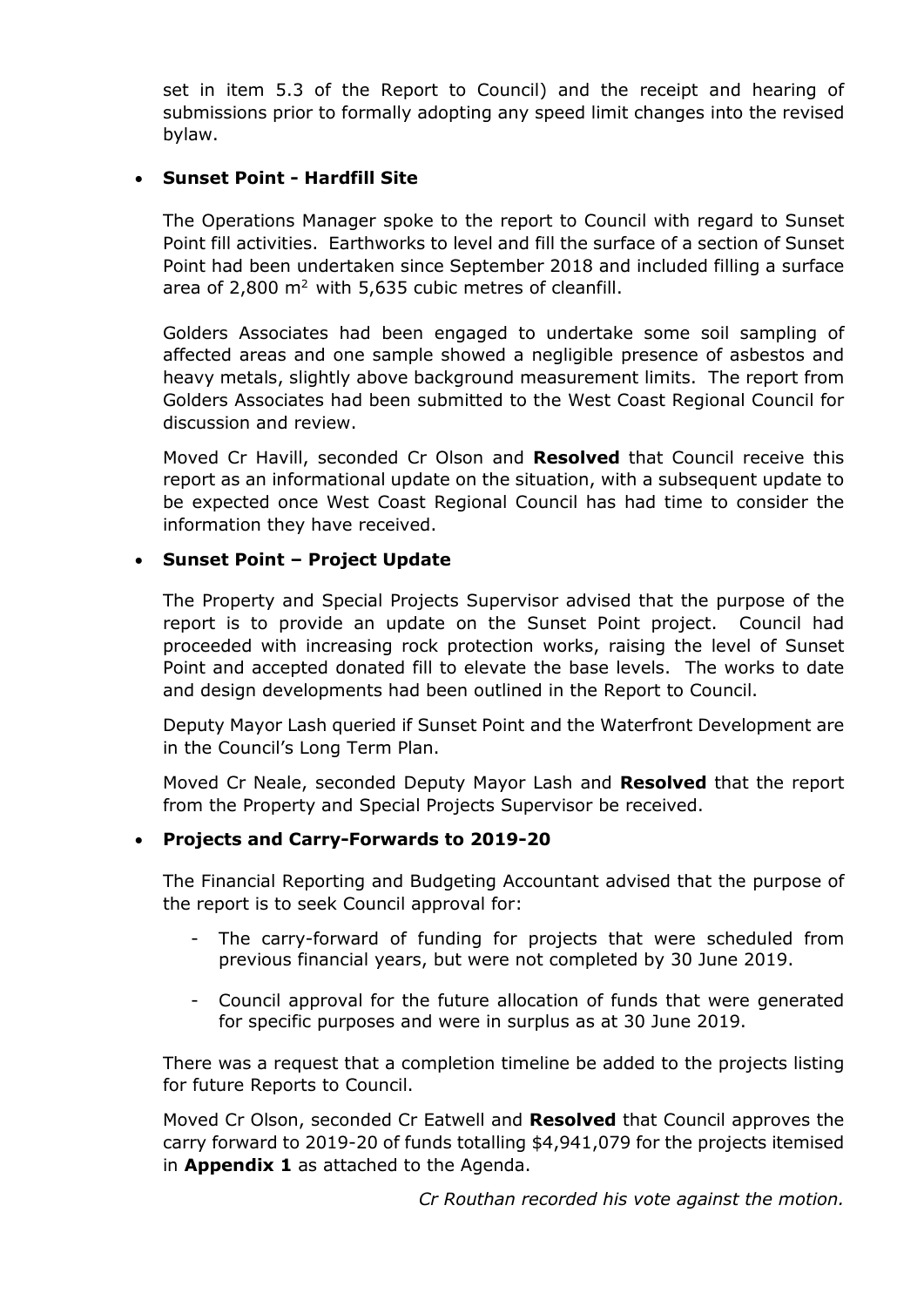## **Responsible Freedom Camping Working Group Update**

The Acting Chief Executive advised the purpose of the report is to provide Council with an update of the review of the 2018/2019 Freedom Camping Season by the Responsible (Freedom) Camping Review Working Group.

It was noted that two meetings held been held to date on 3 July and 6 September 2019, with the next meeting scheduled for mid-November, following the Inaugural Council Meeting, and appointment of three Council member representatives.

Moved Cr Carruthers, seconded Cr Olson and **Resolved** that Council receives the report 'Responsible (Freedom) Camping Working Group Update'.

# **Delegations to the Chief Executive during the Election period**

The Acting Chief Executive spoke to this item and advised the purpose of this report is to delegate to the Chief Executive (CE) the responsibilities, duties and powers of the Council, subject to limitations set out in Clause 32(1) of Schedule 7 of the Local Government Act 2002 to the CE during the election period until the swearing in of the new Council at its Inaugural Meeting.

Moved Deputy Mayor Lash, seconded Cr Neale and **Resolved** that:

- A) Council receives the report 'Delegations to the Chief Executive during the election period'.
- B) Council delegates all of its responsibilities, duties and powers to the Chief Executive, subject to the limitations set out in clause 32(1) of Schedule 7 of the LGA 2002, for the election period, and subject to the requirement that the Chief Executive may only exercise this delegation:
	- a. In consultation with the person elected to the position of Mayor,
	- b. By only attending to those matters that cannot reasonably wait until the first meeting of the new Council, and
	- c. By reporting and decisions made during the election period to the first meeting of Council.

*The meeting adjourned for lunch at 12.53 pm for lunch reconvened at 1.30 pm.*

## **5. NGĀ TĀPAETANGA PRESENTATIONS**

**Ute Muster**

Deputy Mayor Martin noted his interest as a Director of Destination Westland Ltd.

Melanie Anderson, Acting Chief Executive of Destination Westland (in attendance at the meeting), Ian Hustwick, Chair of Destination Westland (via Zoom) and Richard Benton (Via Zoom) provided an update on the Ute Muster held during Easter Weekend 2018. Chris Rea, Director of Westland Holdings Limited was also in attendance at the meeting.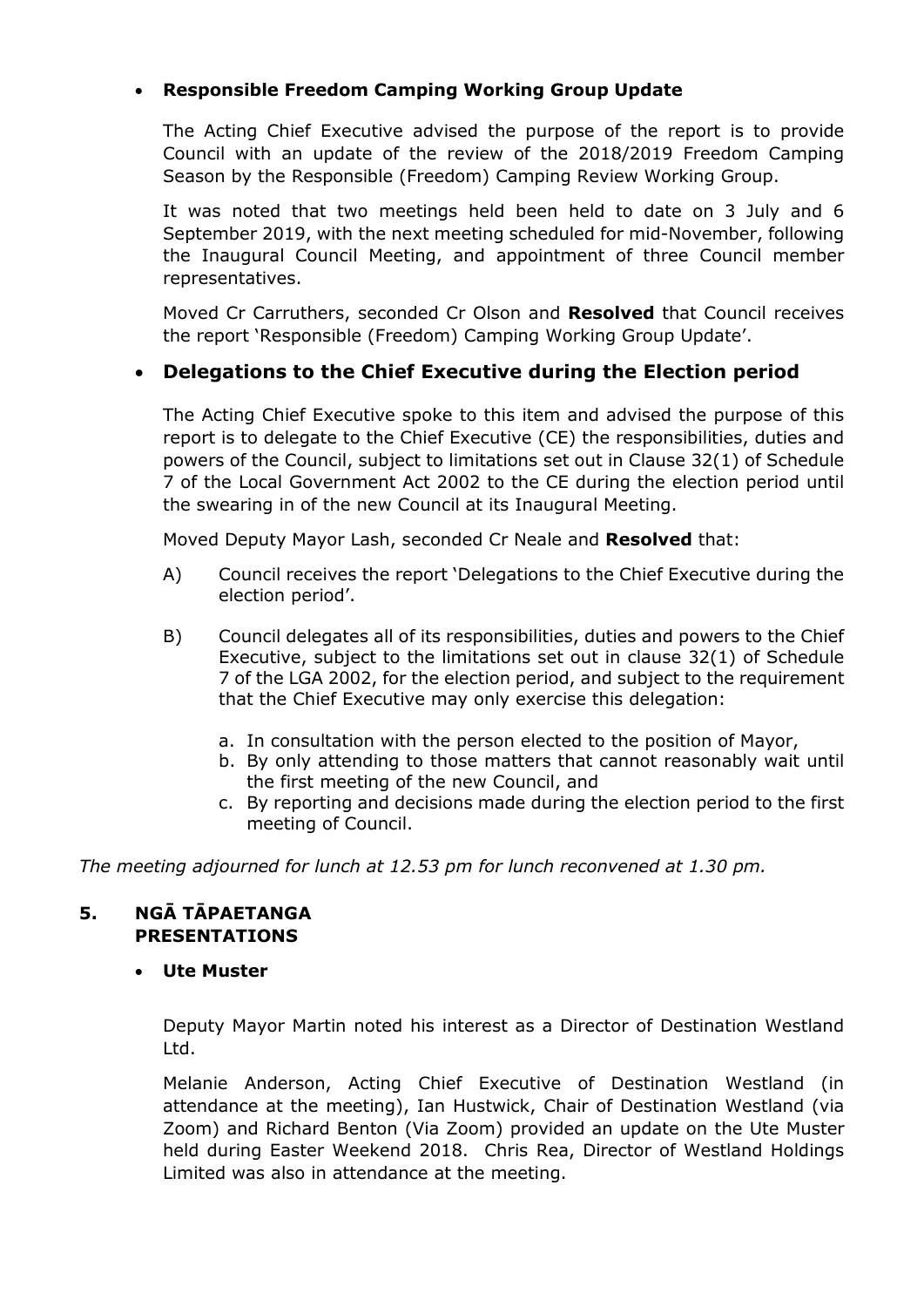The Acting CE of DW tabled a Ute Muster Report which highlighted the actual variances explained to what was presented to Council in 2018 and answered questions from Councillors with regard to the Event including sponsorship.

Ian Hustwick then provided background information relating to the concept of the Ute Muster and also answered questions in relation to sponsorship of the event.

The Acting CE DW advised that DW had been managing the loss of the Ute Muster for 18 months.

Moved Deputy Mayor Lash, seconded Cr Routhan that Council acknowledge the financial report provided by the Acting CE of Destination Westland of September 2019, and recommend to the incoming Council that a full and frank review be carried out into all aspects of the Ute Muster held at Easter 2018.

*Deputy Mayor Lash, Cr Eatwell, Cr Neale and Cr Routhan voted for the motion.*

*His Worship the Mayor, Cr Havill, Cr Carruthers, Cr Olson voted against the motion.*

*Deputy Mayor Martin, as a Director of Destination Westland abstained from voting on the matter.*

*The motion was lost.*

### **8. ADMINISTRATIVE RESOLUTIONS** Nil.

#### **9. KA MATATAPU TE WHAKATAUNGA I TE TŪMATANUI RESOLUTION TO GO INTO PUBLIC EXCLUDED** (to consider and adopt confidential items)

Moved Deputy Mayor Martin, seconded Cr Olson and **Resolved** that Council confirm that the public were excluded from the meeting in accordance with Section 48, Local Government Official Information and Meetings Act 1987 at 2.34 pm.

The general subject of the matters to be considered while the public are excluded, the reason for passing this resolution in relation to each matter and the specific grounds under Section 48(1) of the Local Government Official Information and Meetings Act 1987 for the passing of the resolution are as follows:

| <b>Item</b><br>No. | <b>General subject</b><br>of each matter<br>to be<br>considered | <b>Reason for</b><br>passing this<br>resolution in<br>relation to each<br>matter | <b>Ground(s) under Section</b><br>48(1) for the passing of this<br>resolution                                                                                                                                               |
|--------------------|-----------------------------------------------------------------|----------------------------------------------------------------------------------|-----------------------------------------------------------------------------------------------------------------------------------------------------------------------------------------------------------------------------|
|                    | Confidential<br>Council Minutes -<br>22 August 2019             | withhold<br>under Section 7                                                      | Good reasons to That the public conduct of the<br>exist relevant part of the proceedings<br>of the meeting would be likely to<br>result in the disclosure of<br>information for which good<br>reason or withholding exists. |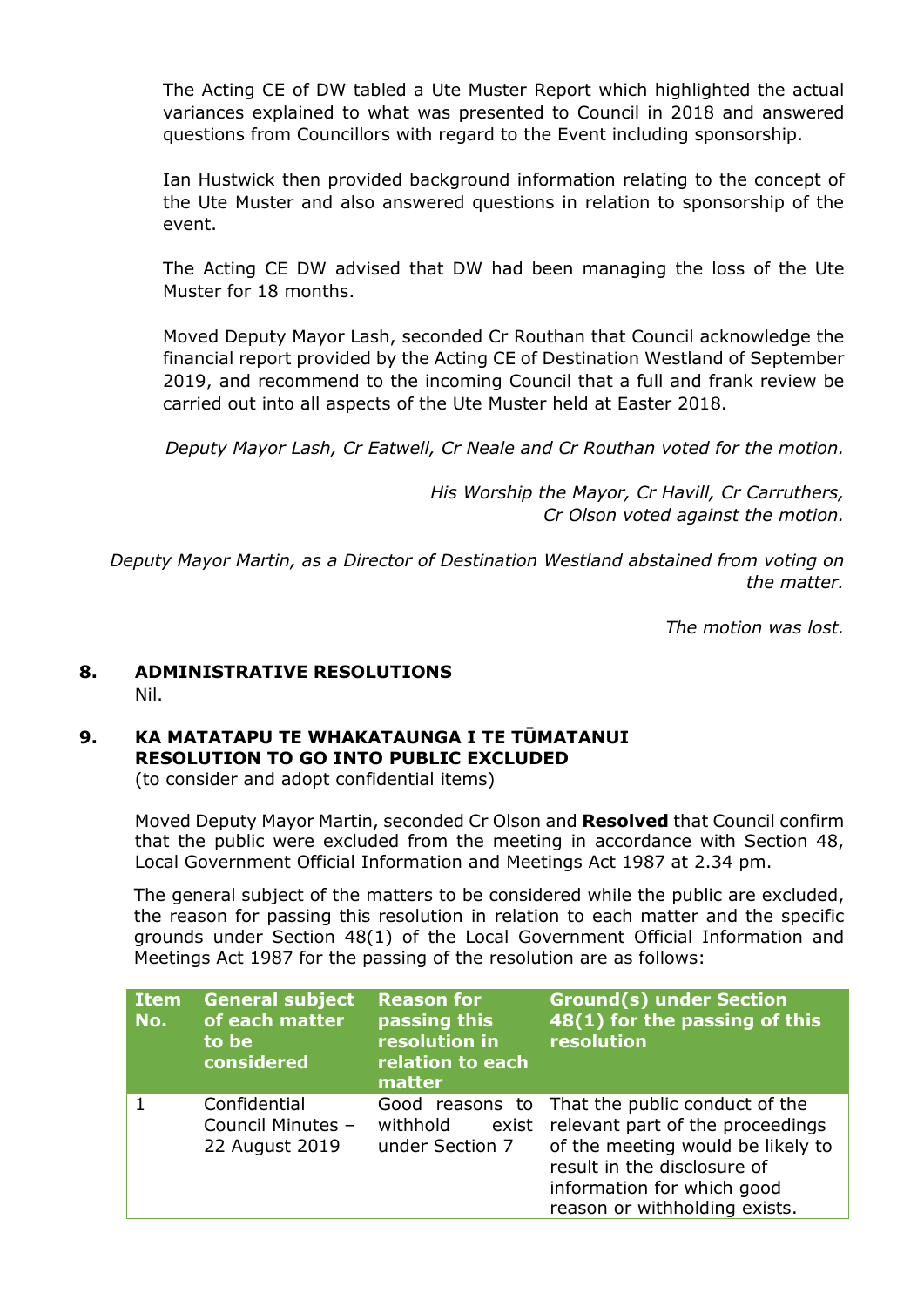|    |                                         |                                                              | Section $48(1)(a)$                                                                                                                                                                                                          |
|----|-----------------------------------------|--------------------------------------------------------------|-----------------------------------------------------------------------------------------------------------------------------------------------------------------------------------------------------------------------------|
| 2. | CE's Performance<br>Review              | Good reasons to<br>withhold<br>exist<br>under Section 7      | That the public conduct of the<br>relevant part of the proceedings<br>of the meeting would be likely to<br>result in the disclosure of<br>information for which good<br>reason or withholding exists.<br>Section $48(1)(a)$ |
| 3. | Director<br>Appointment of<br>Westroads | Good<br>reason<br>to<br>withhold<br>exist<br>under Section 7 | That the public conduct of the<br>relevant part of the proceedings<br>of the meeting would be likely to<br>result in the disclosure of<br>information for which good<br>reason or withholding exists.<br>Section $48(1)(a)$ |

This resolution is made in reliance on sections  $48(1)(a)$  and (d) of the Local Government Official Information and Meetings Act 1987 and the particular interests or interests protected by section 7 of that Act, which would be prejudiced by the holding of the relevant part of the proceedings of the meeting in public are as follows:

| <b>Item No.</b> | <b>Interest</b>                                                                                                                                                                                  |
|-----------------|--------------------------------------------------------------------------------------------------------------------------------------------------------------------------------------------------|
| 1.              | Protect the privacy of natural persons, including that of deceased<br>natural persons (Section $7(2)(a)$ ); and                                                                                  |
|                 | Enable any local authority holding the information to carry on,<br>without prejudice or disadvantage, negotiations (including<br>commercial and industrial negotiations) (Schedule 7(2)(i)); and |
|                 | Maintain legal professional privilege (Schedule 7(2)(g); and                                                                                                                                     |
|                 | Enable any local authority holding the information to carry on,<br>without prejudice or disadvantage, negotiations (including<br>commercial and industrial negotiations (Schedule 7(2)(i).       |
| 2.83.           | Protect the privacy of natural persons, including that of deceased<br>natural persons (Section $7(2)(a)$ )                                                                                       |

Moved Cr Olson, seconded Cr Havill and **Resolved** that the business conducted in the 'Public Excluded Section' be confirmed, and accordingly the meeting went back to the open part of the meeting at 2.43 pm.